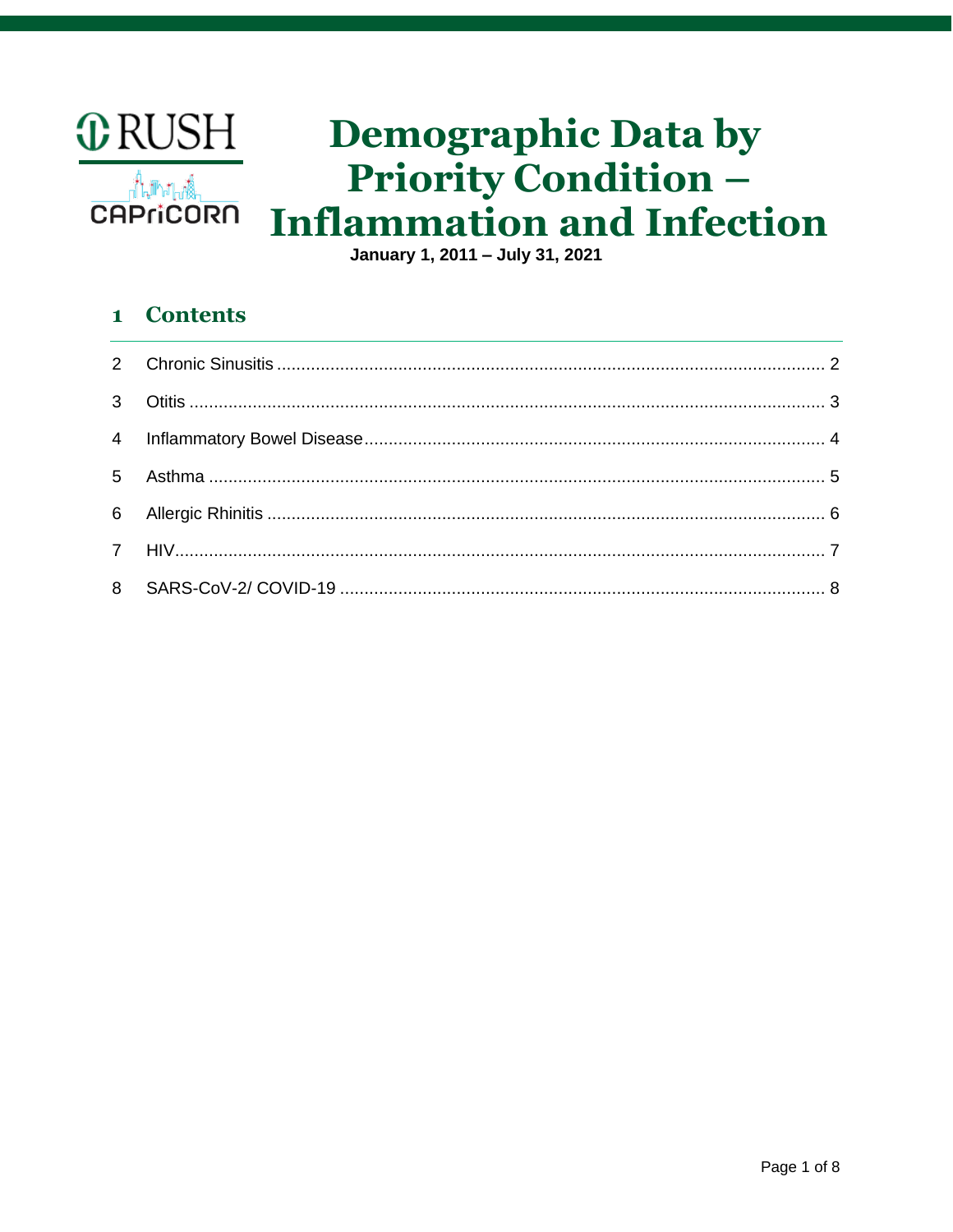# <span id="page-1-0"></span>**2 Chronic Sinusitis**

### **Total Patient Count:** 17,536

White 10,294 (58.70%) Black or African American 3847 (21.94%) Asian 444 (2.53%) Other 2628 (14.99%) Unknown 323 (1.84%)

Hispanic or Latinx 2990 (17.05%) Not Hispanic or Latinx 14,348 (81.82%) Unknown 198 (1.13%)

| Male    | 6634 (37.83%)   |
|---------|-----------------|
| Female  | 10,902 (62.17%) |
| Unknown | $0(0.00\%)$     |

### **Age** Count of Unique Patients

| <18   | 499 (2.85%)   |
|-------|---------------|
| 18-24 | 720 (4.11%)   |
| 25-44 | 5152 (29.38%) |
| 45-64 | 6501 (37.07%) |
| 65-74 | 2780 (15.85%) |
| >75   | 1884 (10.74%) |

### **Race Count of Unique Patients**

### **Ethnicity Count of Unique Patients**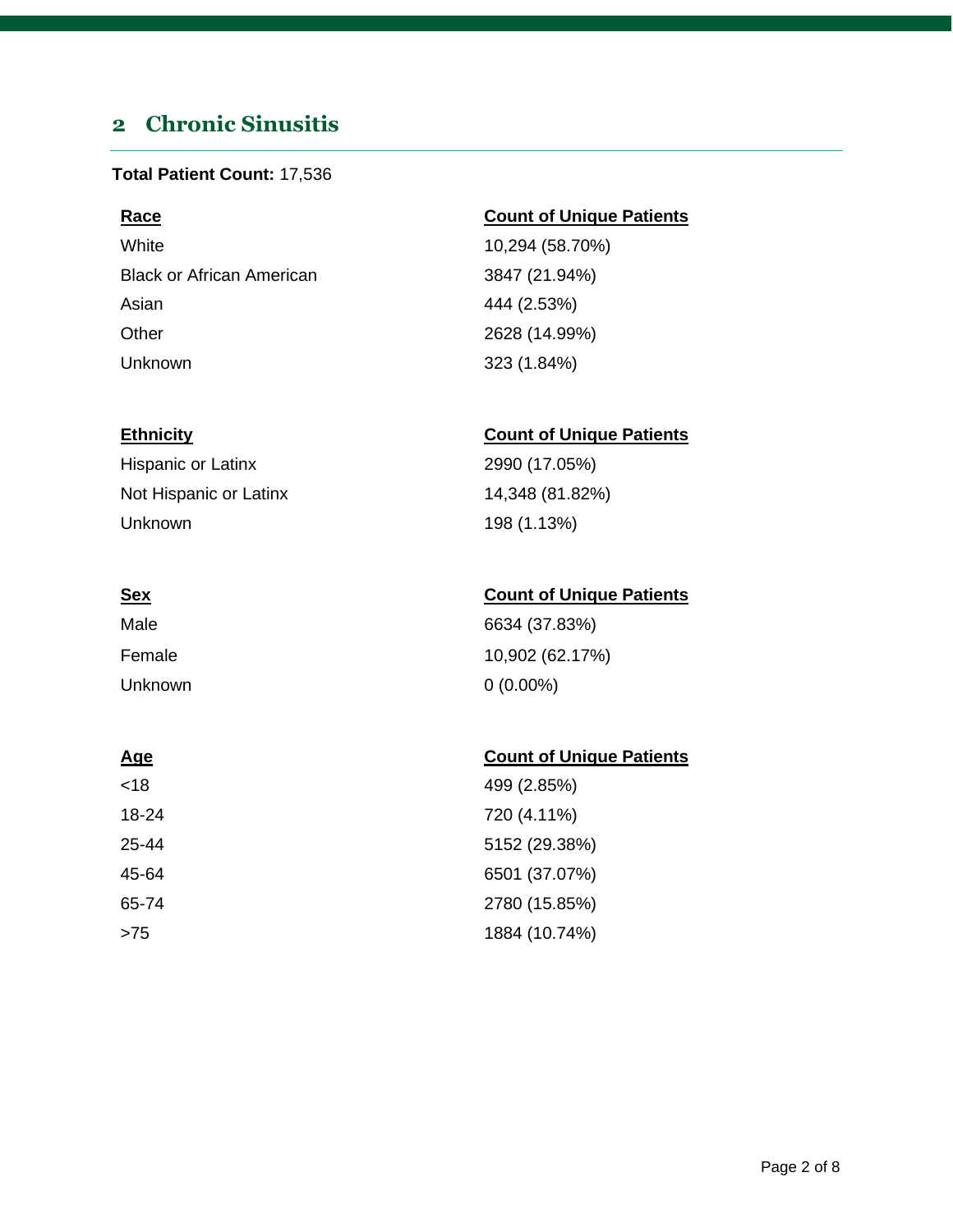# <span id="page-2-0"></span>**3 Otitis**

### **Total Patient Count:** 22,507

White 11,171 (49.63%) Black or African American 6560 (24.70%) Asian 602 (2.67%) Other 4781 (21.24%) Unknown 393 (1.75%)

Hispanic or Latinx 6919 (30.74%) Not Hispanic or Latinx 15,387 (68.37%) Unknown 201 (0.89%)

| Male    | 10,696 (47.52%) |
|---------|-----------------|
| Female  | 11,811 (52.48%) |
| Unknown | $0(0.00\%)$     |

### **Age Count of Unique Patients**

| <18   | 14,247 (63.30%) |
|-------|-----------------|
| 18-24 | 1275 (5.66%)    |
| 25-44 | 3207 (14.25%)   |
| 45-64 | 2453 (10.90%)   |
| 65-74 | 820 (3.64%)     |
| >75   | 505 (2.24%)     |

### **Race Count of Unique Patients**

### **Ethnicity Count of Unique Patients**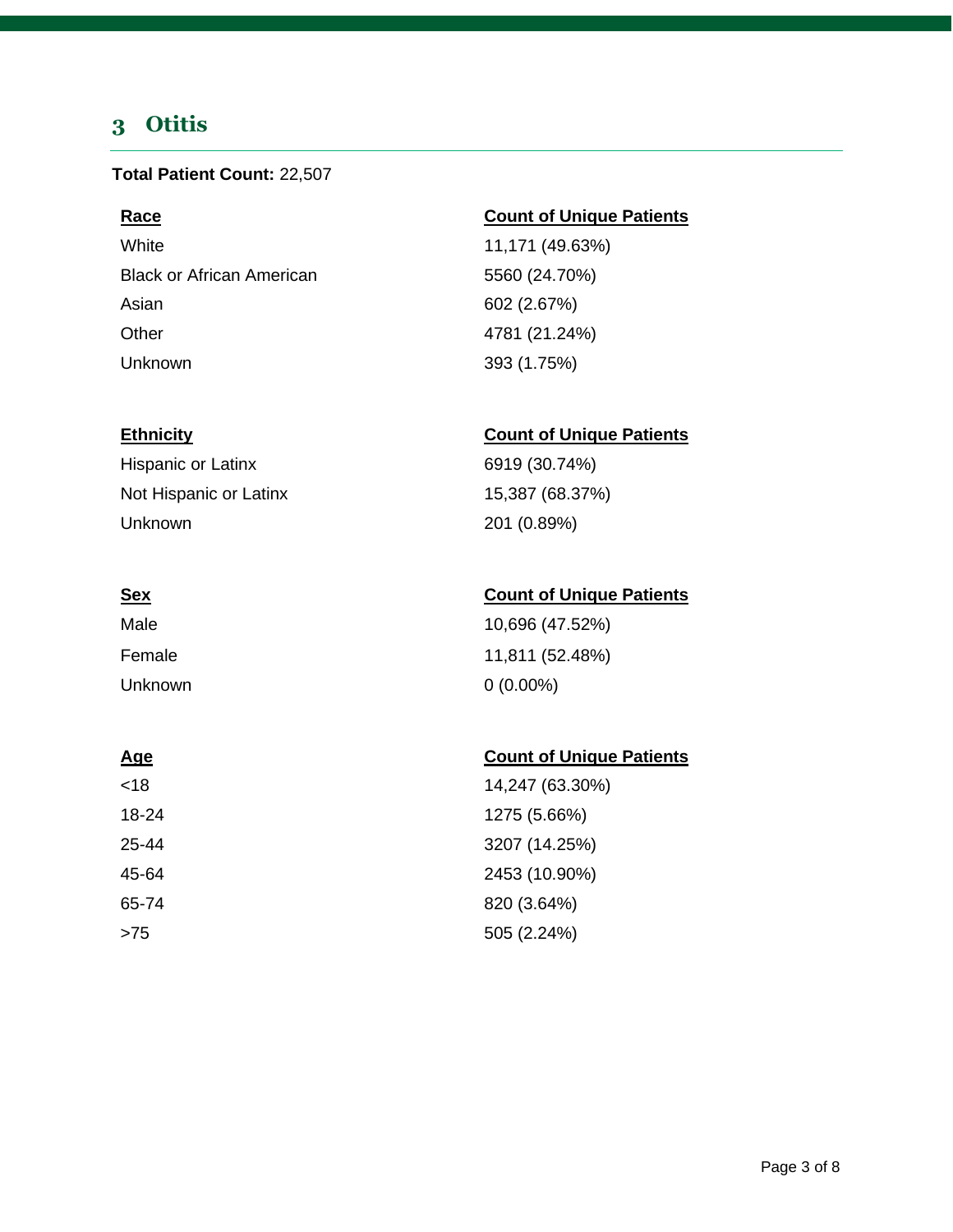# <span id="page-3-0"></span>**4 Inflammatory Bowel Disease**

### **Total Patient Count:** 5707

White 3829 (67.09%) Black or African American 1022 (17.91%) Asian 131 (2.30%) Other 637 (11.16%) Unknown 88 (1.54%)

Hispanic or Latinx 622 (10.90%) Not Hispanic or Latinx 5022 (88.00%) Unknown 63 (1.10%)

| Male    | 2506 (43.91%) |
|---------|---------------|
| Female  | 3201 (56.09%) |
| Unknown | $0(0.00\%)$   |

| <18   | 74 (1.30%)    |
|-------|---------------|
| 18-24 | 256 (4.49%)   |
| 25-44 | 2101 (36.81%) |
| 45-64 | 1829 (32.05%) |
| 65-74 | 832 (14.58%)  |
| >75   | 615 (10.78%)  |

### **Race Count of Unique Patients**

### **Ethnicity Count of Unique Patients**

### **Sex Count of Unique Patients**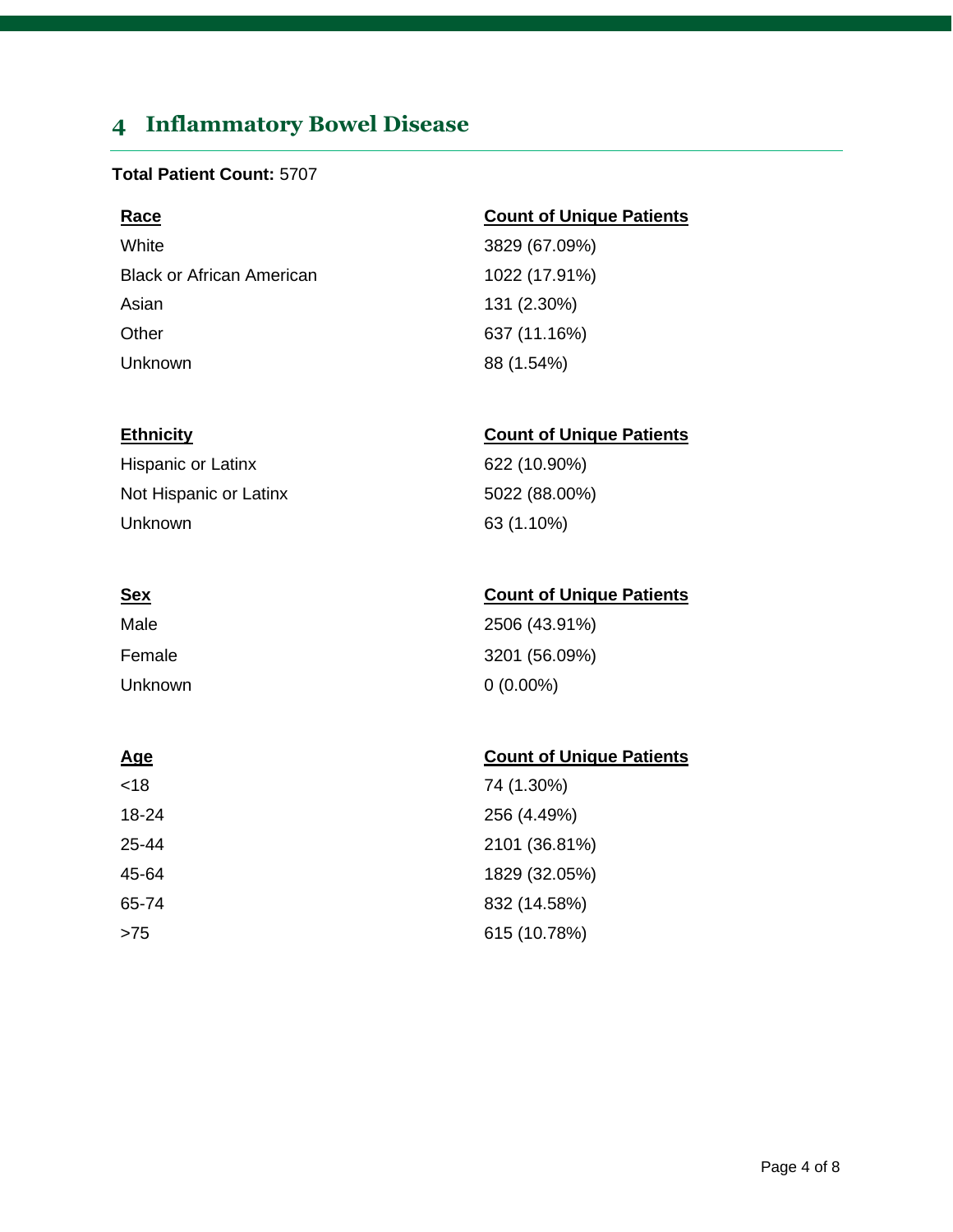# <span id="page-4-0"></span>**5 Asthma**

### **Total Patient Count:** 88,868

White 35,819 (40.31%) Black or African American 37,953 (42.71%) Asian 1565 (1.76%) Other 11,930 (13.42%) Unknown 1601 (1.80%)

Hispanic or Latinx 15,233 (17.14%) Not Hispanic or Latinx 72,645 (81.74%) Unknown 990 (1.11%)

| Male    | 33,262 (37.43%) |
|---------|-----------------|
| Female  | 55,604 (62.57%) |
| Unknown | $<$ 12 (0.00%)  |

### **Age** Count of Unique Patients

| <18   | 12,571 (14.15%) |
|-------|-----------------|
| 18-24 | 8523 (9.59%)    |
| 25-44 | 27,352 (30.78%) |
| 45-64 | 23,170 (26.07%) |
| 65-74 | 9599 (10.80%)   |
| >75   | 7653 (8.61%)    |

### **Race Count of Unique Patients**

### **Ethnicity Count of Unique Patients**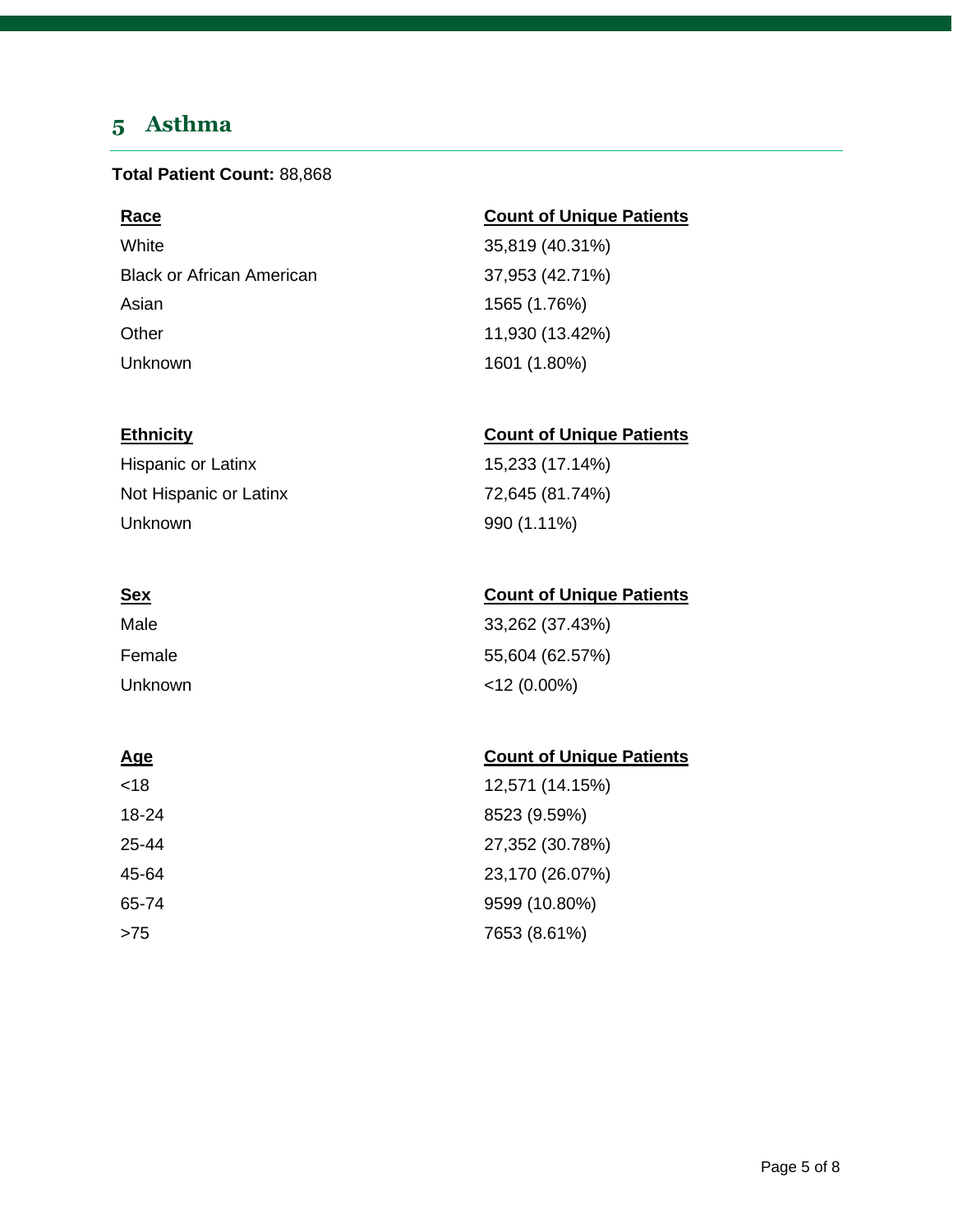# <span id="page-5-0"></span>**6 Allergic Rhinitis**

### **Total Patient Count:** 46,114

White 23,651 (51.29%) Black or African American 12,414 (26.92%) Asian 1556 (3.37%) Other 7543 (16.36%) Unknown 950 (2.06%)

Hispanic or Latinx 9968 (21.62%) Not Hispanic or Latinx 35,605 (77.21%) Unknown 541 (1.17%)

| Male    | 17,178 (37.25%) |
|---------|-----------------|
| Female  | 28,936 (62.75%) |
| Unknown | $0(0.00\%)$     |

| <18   | 7762 (16.83%)   |
|-------|-----------------|
| 18-24 | 3738 (8.11%)    |
| 25-44 | 12,790 (27.74%) |
| 45-64 | 12,961 (28.11%) |
| 65-74 | 5281 (11.45%)   |
| >75   | 3582 (7.77%)    |

### **Race Count of Unique Patients**

### **Ethnicity Count of Unique Patients**

### **Sex Count of Unique Patients**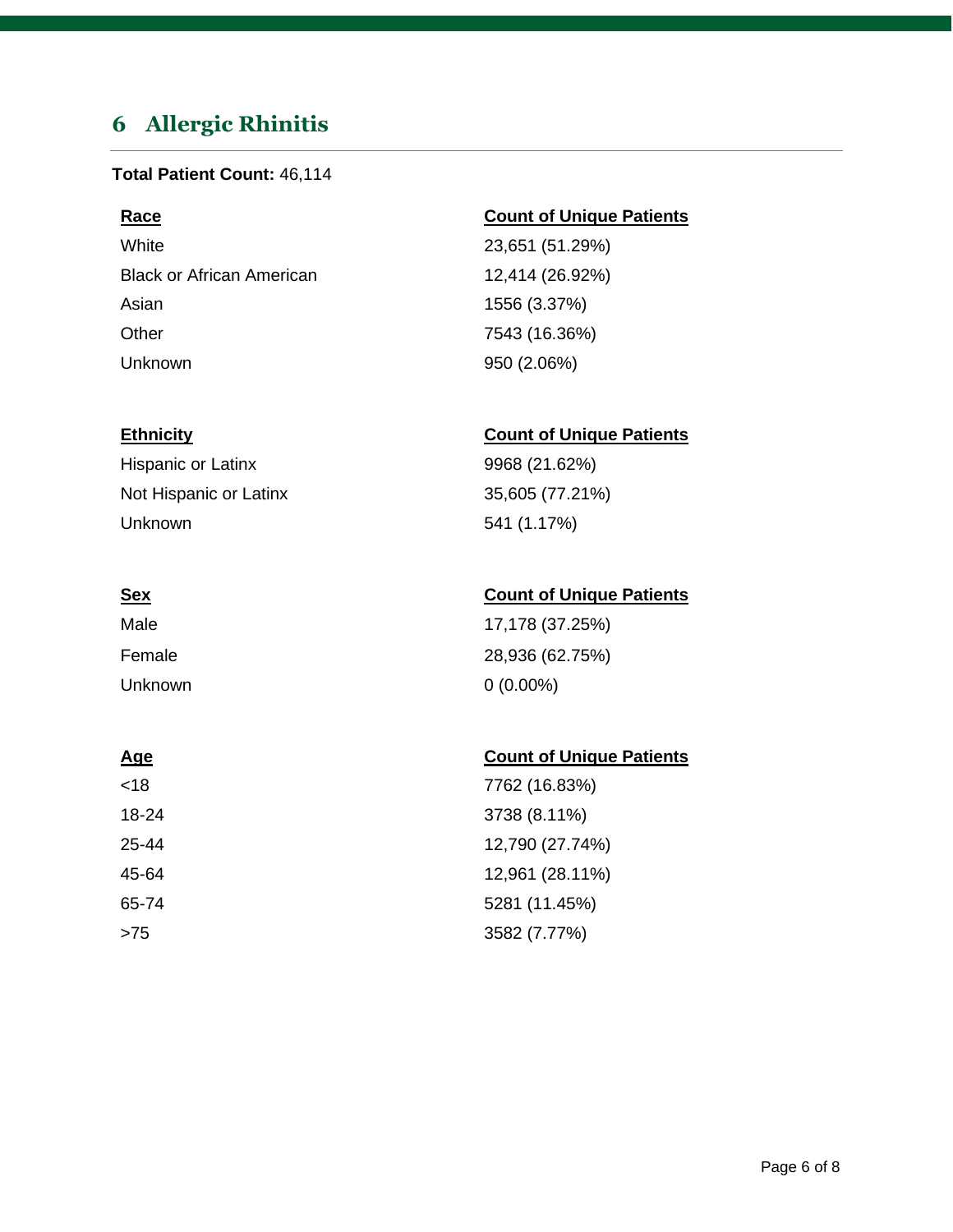# <span id="page-6-0"></span>**7 HIV**

### **Total Patient Count:** 2484

White 669 (26.93%) Black or African American 1516 (61.03%) Asian 25 (1.01%) Other 249 (10.02%) Unknown 25 (1.01%)

Hispanic or Latinx 295 (11.88%) Not Hispanic or Latinx 2177 (87.64%) Unknown 12 (0.48%)

| Male    | 1879 (75.64%) |
|---------|---------------|
| Female  | 605 (24.36%)  |
| Unknown | $0(0.00\%)$   |

<18 16 (0.64%) 18-24 48 (1.93%) 25-44 855 (34.42%) 45-64 1177 (47.38%) 65-74 315 (12.68%) >75 73 (2.94%)

### **Race Count of Unique Patients**

### **Ethnicity Count of Unique Patients**

### **Sex Count of Unique Patients**